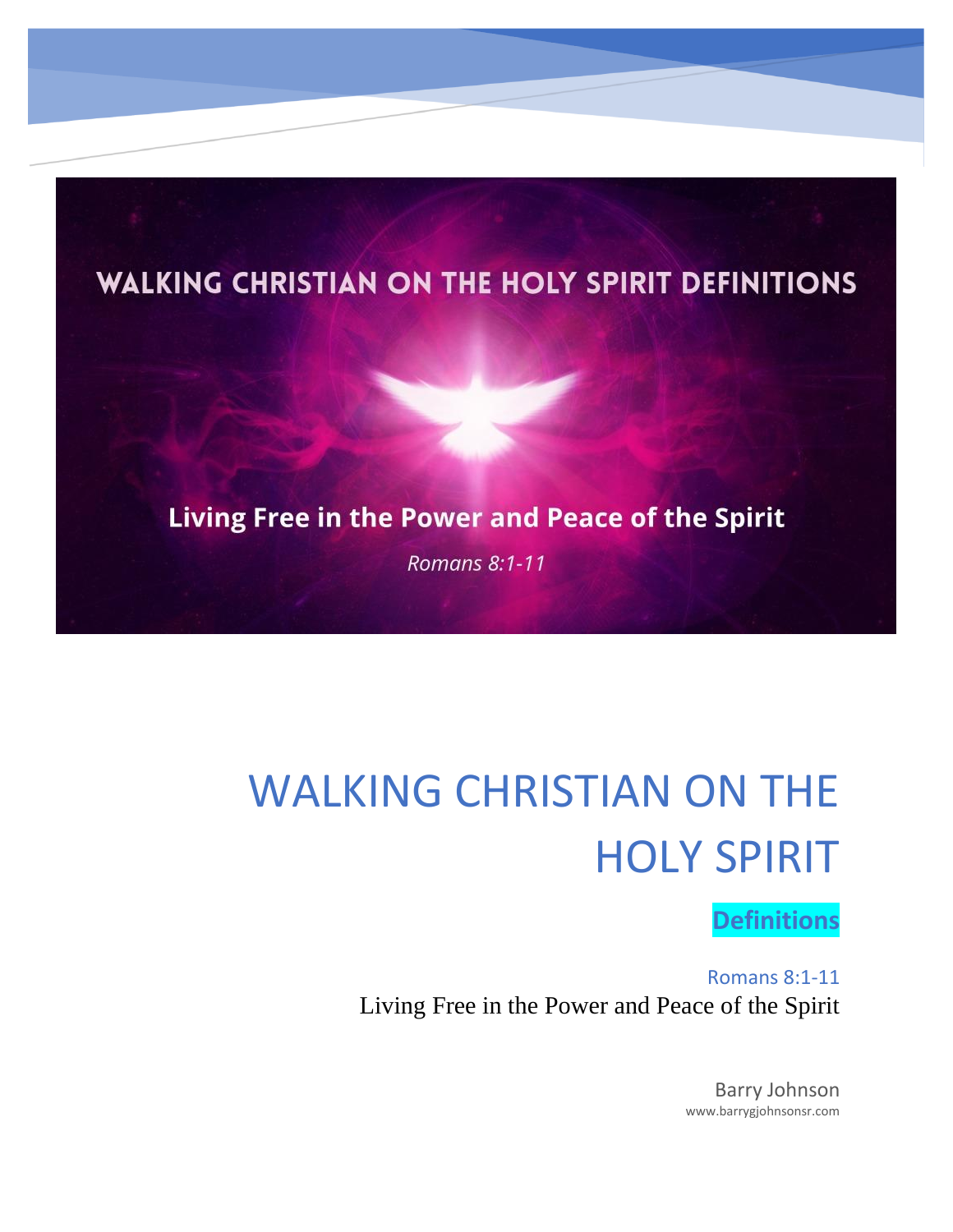# Walking Christian on the Holy Spirit DEFINITIONS

Barry G. Johnson, Sr. / www.barrygjohnsonsr.com

Walking Christian on the Holy Spirit / Holy Spirit / Romans 8:6

## I. DEFINITIONS

1 Corinthians 6:19

## A. Who Is the Holy Spirit?

• The Holy Spirit is the \_\_\_\_\_\_\_\_\_ Person of the \_\_\_\_\_\_\_\_\_\_\_<sup>\_\_\_</sup>the \_\_\_\_\_\_\_\_\_\_\_ God.

2 Corinthians 13:14

• The Holy Spirit is the active and of God in the life of an individual.

#### Ephesians 3:16

- The word translated as "holy" comes from the Greek word hagios, which means
- $\boldsymbol{u}$  . The set of  $\boldsymbol{v}$  is the set of  $\boldsymbol{v}$  is the set of  $\boldsymbol{v}$  is the set of  $\boldsymbol{v}$

1 Corinthians 2:12

Romans 8:26–27

Matthew 6:9

2 Thessalonians 2:13

• The English word translated as "\_\_\_\_\_\_\_\_\_" comes from the Greek word \_\_\_\_\_\_\_\_\_, which means "wind or breath."

John 3:8

#### **QUESTION: "What is the difference between the Holy Spirit and the Holy Ghost?"**

ANSWER: .

Luke 23:46 KJV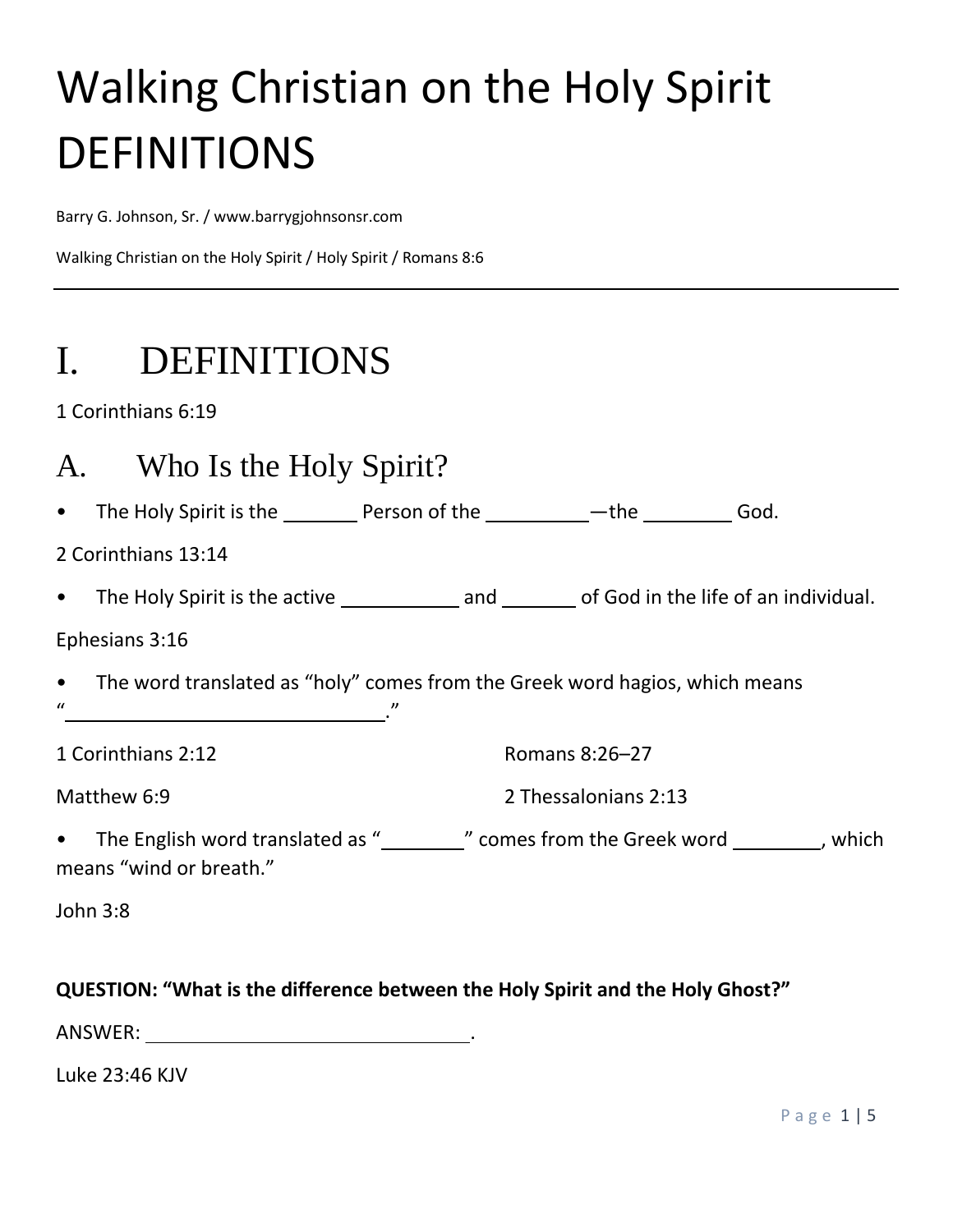|                                            | B. How Does the Bible Describe the Holy Spirit?                                 |           |                                         |
|--------------------------------------------|---------------------------------------------------------------------------------|-----------|-----------------------------------------|
|                                            | • His Position                                                                  |           | • His Character                         |
|                                            | - He is the ______________ of God the Father. - - He is the Spirit of ________. |           |                                         |
| Matthew 10:20                              |                                                                                 |           | Hebrews 10:29                           |
|                                            | • His Position                                                                  | $\bullet$ | <b>His Character</b>                    |
|                                            | - He is the Spirit of _________ the Son. - He is the Spirit of _______.         |           |                                         |
| Romans 8:9                                 |                                                                                 |           | John 14:17                              |
|                                            | • His Position                                                                  |           | • His Work                              |
|                                            | - He is the __________ Person of                                                |           | - He ___________ you into God's family. |
| the $\rule{1em}{0.15mm}$ .<br>Acts 2:32-33 |                                                                                 |           | Romans 8:15                             |
|                                            |                                                                                 |           | • His Work                              |
|                                            | • His Character                                                                 |           | - He _______________ you all things.    |
|                                            | - He is the Spirit of ____________.                                             |           | John 14:26                              |
|                                            | Romans 1:3-4                                                                    |           | • His Work                              |
|                                            |                                                                                 |           | He ____________ you into all truth.     |
|                                            |                                                                                 |           | John 16:13                              |

#### **QUESTION: "Does the Holy Spirit have the same authority as Jesus?"**

ANSWER: <u>. .</u>

The Holy Spirit is a \_\_\_\_\_\_\_\_\_ member of the Trinity, composed of Father, Son, and Holy Spirit.

However, all three have different roles.

Luke 22:42 John 16:14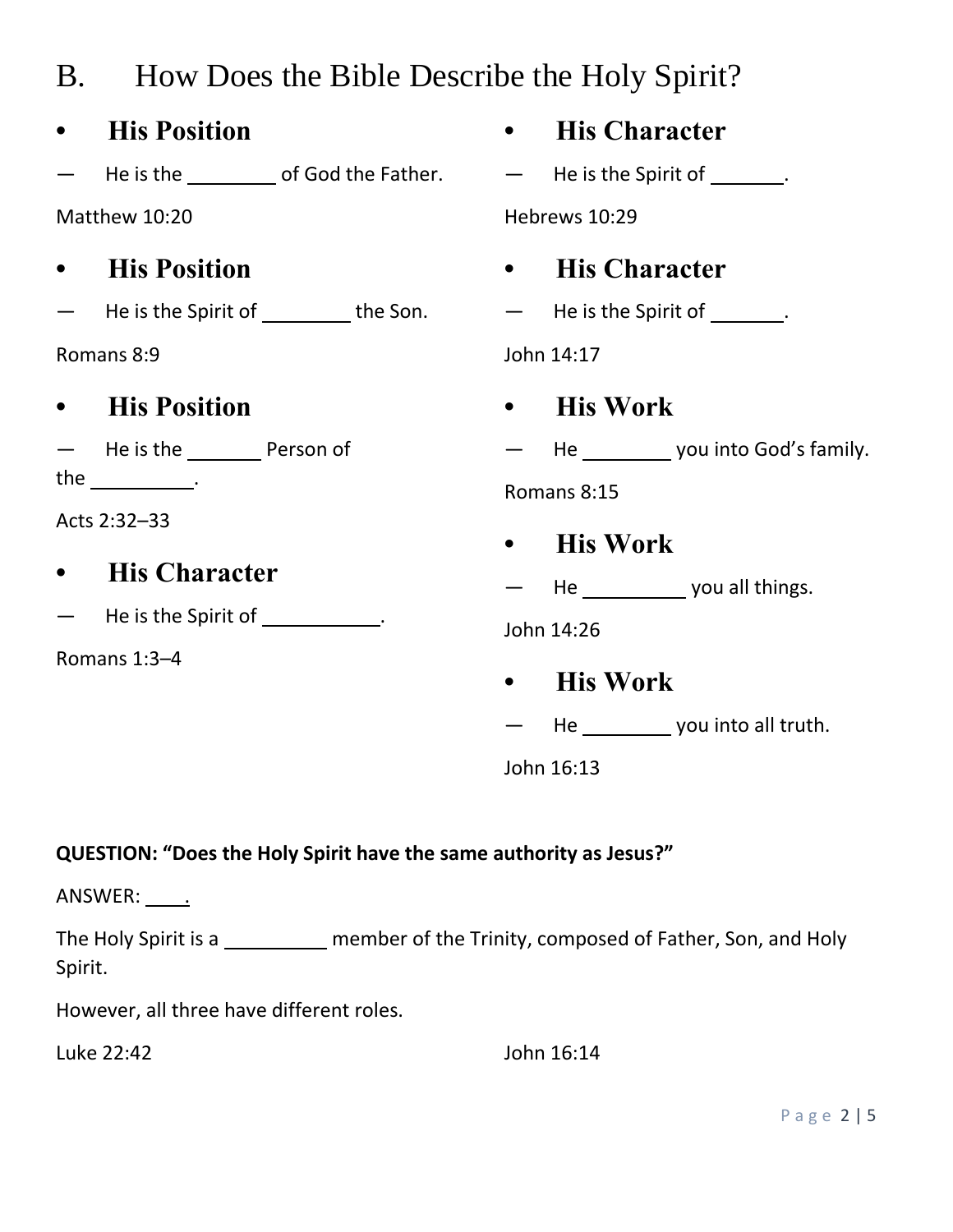## C. What Was the Holy Spirit's Role before Pentecost?

Leviticus 23:16

Genesis 1:1–2

Acts 2:1–4

### **• Old Testament Activity**

He imparted \_\_\_\_\_\_\_\_ to Joseph to interpret Pharaoh's dream and to present a plan for the coming famine.

Genesis 41:38–39

He \_\_\_\_\_\_\_\_\_\_\_\_\_ Joshua with the needed strength to be the successor to Moses.

Numbers 27:18

He \_\_\_\_\_\_\_ King Saul because of his deliberate disobedience.

1 Samuel 16:14

He of future events through the prophets.

2 Samuel 23:2

He was the behind the writers of Scripture.

2 Peter 1:21

### **• New Testament Activity before Pentecost**

He \_\_\_\_\_\_\_\_\_\_\_\_\_\_\_\_\_\_\_\_ brought about the conception of Jesus in the virgin Mary's womb.

Luke 1:35

He indwelt and \_\_\_\_\_\_\_\_\_\_\_\_\_\_\_\_ John the Baptist.

Luke 1:15

- He gave Simeon \_\_\_\_\_\_\_\_\_\_\_\_\_\_\_\_\_\_\_\_\_ of a future encounter with Jesus.

Luke 2:26

He \_\_\_\_\_\_\_\_\_\_\_\_\_\_\_\_ Jesus with supernatural power for public ministry.

Isaiah 61:1

Luke 4:18–19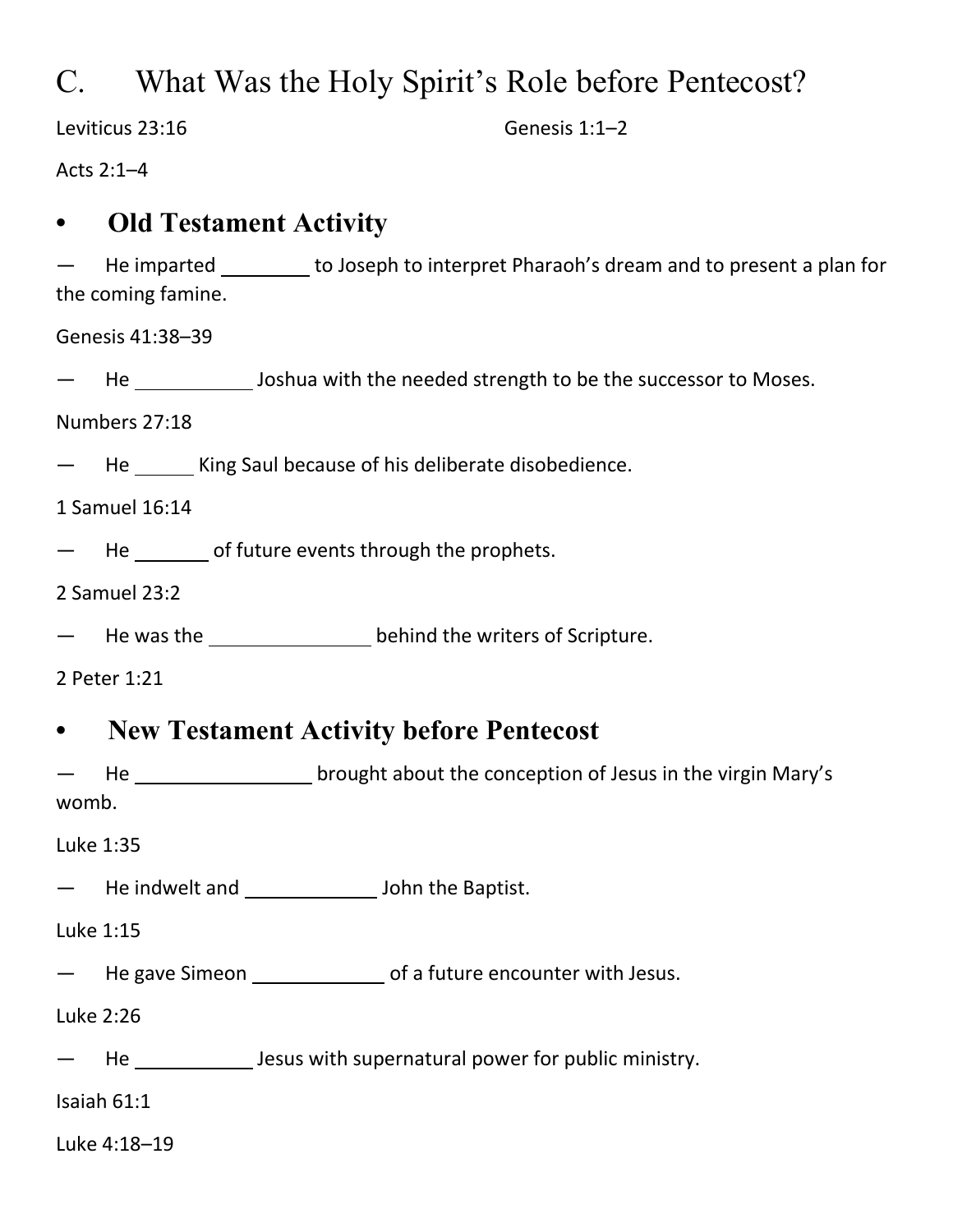He was promised by Jesus to the disciples as the coming \_\_\_\_\_\_\_\_\_\_\_\_\_\_ who would be with them forever.

John 14:16

## D. What Is the Holy Spirit's Role in the Believer's Life Today?

| He __________________ us that we are<br>$\bullet$<br>sinners.                                                         | He _______________ us in the way we<br>$\bullet$<br>should go.                                                           |  |  |
|-----------------------------------------------------------------------------------------------------------------------|--------------------------------------------------------------------------------------------------------------------------|--|--|
| the act of <b>container the act of containing</b>                                                                     | the act of <b>with the set of the set of the set of the set of the set of the set of the set of the set of the set o</b> |  |  |
| John 16:8                                                                                                             | John 14:26                                                                                                               |  |  |
| • He _______________ us from sinners to<br>saints.                                                                    | • He __________ us to obey God's will.                                                                                   |  |  |
|                                                                                                                       | the act of will be a set of the set of the set of the set of the set of the set of the set of the set of the s           |  |  |
| the act of <u>substance the state of</u>                                                                              | Ezekiel 36:27                                                                                                            |  |  |
| Titus 3:5<br>• He cleanses us and places                                                                              | behavior.                                                                                                                |  |  |
| ( Letter 2008) us into the body of Christ.                                                                            | the act of <b>will be absor</b>                                                                                          |  |  |
| the act of <b>with a start of the act of the start of the start of the start of the start of the start of the sta</b> | Acts 13:52                                                                                                               |  |  |
| 1 Corinthians 12:13<br>• He comes to live __________ us.                                                              | prayers.                                                                                                                 |  |  |
| the act of <u>_________________</u>                                                                                   | the act of <b>container the set of the act of</b>                                                                        |  |  |
| 1 Corinthians 6:19                                                                                                    | Romans 8:26                                                                                                              |  |  |
|                                                                                                                       | He ______________ our destiny in heaven.<br>$\bullet$                                                                    |  |  |
|                                                                                                                       | <b>the act of the state of the state of the state</b>                                                                    |  |  |

2 Corinthians 1:22